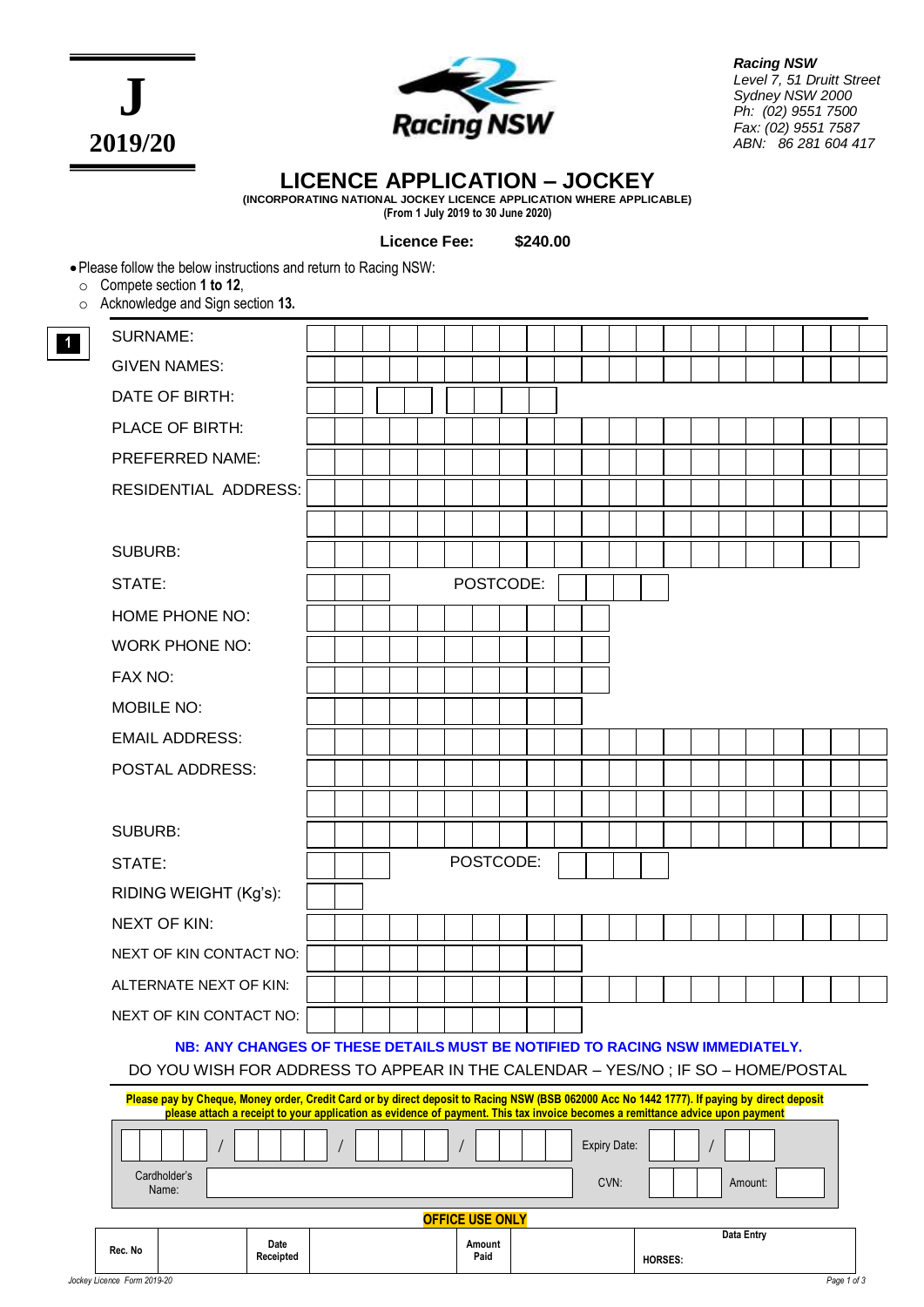## **Complete section 2 to 12 below:**

| $\overline{\mathbf{2}}$ | Is your Medical Assessment attached?<br>Yes                                                                                                                                                                                                                                                                                                                                                                                                  | (if no, your application will be considered incomplete)<br>No l              |
|-------------------------|----------------------------------------------------------------------------------------------------------------------------------------------------------------------------------------------------------------------------------------------------------------------------------------------------------------------------------------------------------------------------------------------------------------------------------------------|------------------------------------------------------------------------------|
| $\vert 3 \vert$         | Do you currently hold, or have you previously been<br>issued a licence with another Principal Racing Authority?                                                                                                                                                                                                                                                                                                                              | No<br>Yes<br>Do you /have you held a Jockey and Trainer Licence No  <br>Yesl |
|                         |                                                                                                                                                                                                                                                                                                                                                                                                                                              | If you answer Yes to any questions from 4 to 11 please provide details       |
| $\overline{4}$          | Are you currently under any ban/restriction imposed by<br>any Racing Authority (except careless riding<br>suspensions)?                                                                                                                                                                                                                                                                                                                      | No<br>Yes                                                                    |
| $\overline{\mathbf{5}}$ | Are there any charges pending against you, or any open<br>or unfinished inquiries, investigations or matters before<br>any Racing Authority involving you?                                                                                                                                                                                                                                                                                   | Yes<br><b>No</b>                                                             |
| 6                       | Have you ever had a licence disqualified, revoked,<br>suspended, withdrawn, refused by any Racing Authority<br>(except careless riding suspensions)?                                                                                                                                                                                                                                                                                         | Yes<br>No                                                                    |
| $\mathbf{7}$            | Are you currently incapacitated due to an injury which is<br>subject of a Worker's Compensation Claim?                                                                                                                                                                                                                                                                                                                                       | No<br>Yes                                                                    |
| 8 <sup>1</sup>          | Have you been incapacitated in the last 10 Years?                                                                                                                                                                                                                                                                                                                                                                                            | No<br>Yes                                                                    |
| 9                       | Do you own or hold an interest in any horse(s) for racing<br>purposes?                                                                                                                                                                                                                                                                                                                                                                       | No<br>Yes                                                                    |
| 10                      | Have you taken part in any unregistered race meeting in<br>the last 10 years?                                                                                                                                                                                                                                                                                                                                                                | No<br>Yes                                                                    |
| <b>11</b>               | Have you in the last 10 years been charged with or<br>convicted of a criminal offence, forfeited bail or are there<br>any charges or civil proceedings pending against you?<br>(You may be required to provide a National Police<br>Certificate)<br>***Please note condition b) of this licence: you are<br>required to notify Racing NSW within 14 days if you<br>are charged with or convicted of a criminal offence<br>$(LR51(2))$ refers | No  <br>Yes                                                                  |
| 12                      | Please provide the details of the last race meeting you<br>rode.                                                                                                                                                                                                                                                                                                                                                                             |                                                                              |
|                         |                                                                                                                                                                                                                                                                                                                                                                                                                                              |                                                                              |